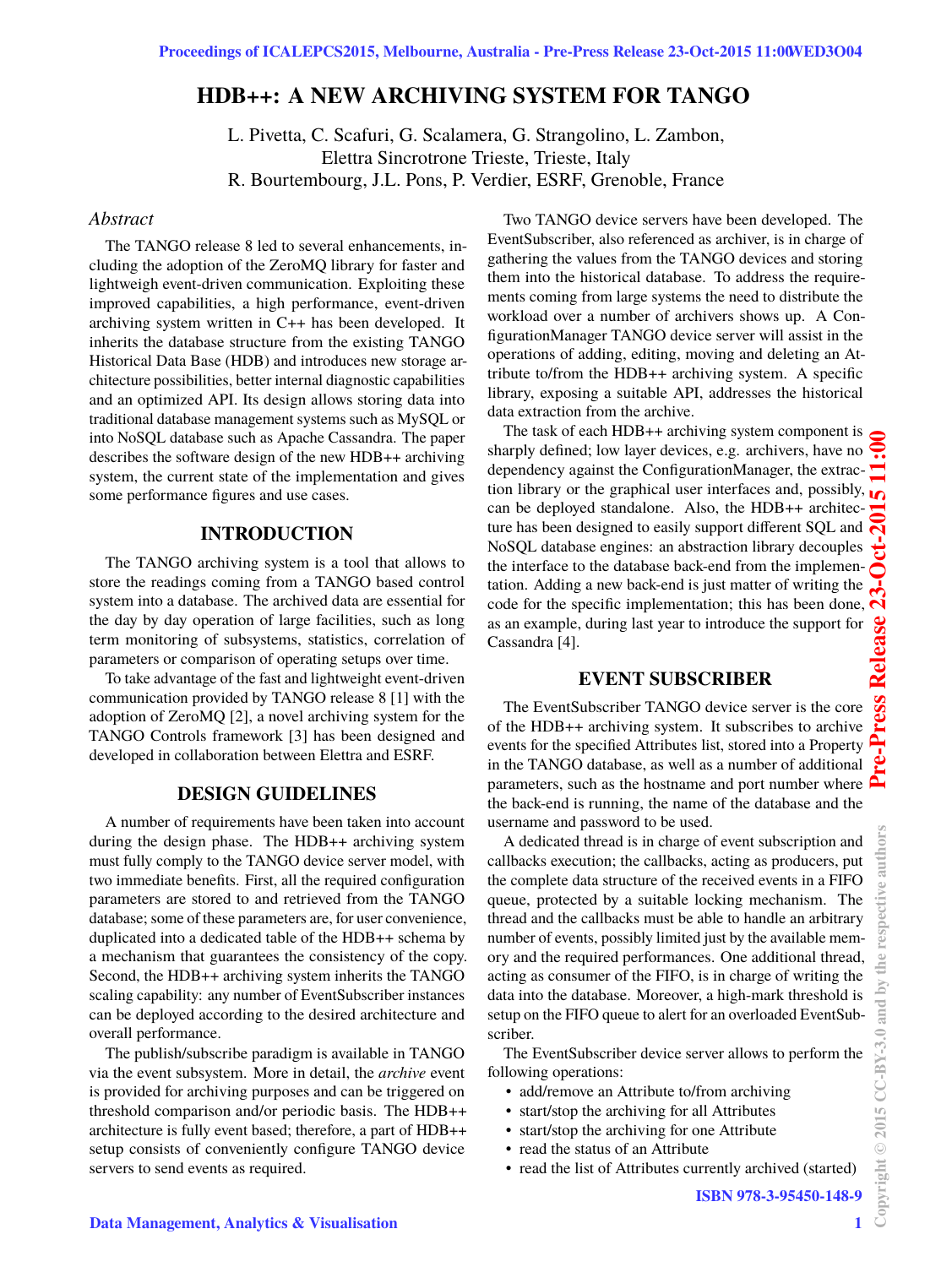- read the list of Attributes currently not archived (stopped)
- read the number/list of Attributes in charge
- read the configuration parameters of each Attribute
- read the number/list of working Attributes
- read the number/list of faulty Attributes
- read the number/list of Attributes pending in the FIFO

Working at the EventSubscriber level implies that the database entry and the archive event parameters have to be already configured. Besides, no action is performed on the archived data when removing an Attribute, which means that the data remain available in the historical database.

Special care has been reserved to the error management. One NULL value with time stamp is inserted whenever the archiving of an Attribute is stopped due to error. Moreover, if an error occurred, the corresponding Attribute is marked as faulty in the archiving engine and the error description stored. In case the archiving was suspended due to an error, it **2015 CC-BY-3.0 and by the respective authors Pre-Press Release 23-Oct-2015 11:00** is automatically resumed when valid data is available again. The quality factor of the Attribute is also stored into the historical database. Exploiting these features, a client could be fully aware of the archiving status of an Attribute; in addition, dedicated alarms can be configured in the TANGO Alarm System to asynchronously inform about the status of ರ the archiver device.

The EventSubscriber TANGO device server also exposes Some additional figures of merit, such as:

- for each instance, total number of records per time
- for each instance, total number of failures per time
- for each Attribute, number of records per time
- for each Attribute, number of failures per time
- for each Attribute, time stamp of last record

These numbers can sum up in a counter, which can be reset every hours/days/weeks, to rank each Attribute in term of data rate, error rate etc. This allows preventive maintenance and fine tuning, detecting, for instance, when an Attribute configuration is wrong because the variation threshold is

lower than the noise level. These statistics are a key element for qualifying the health of the system. All these Attributes are archived themselves to enable a follow-up versus time. For each Attribute, the EventSubscriber TANGO device server also computes the minimum and maximum processing and storing times, which helps discovering possible bottlenecks.

# **CONFIGURATION MANAGER**

Adding an Attribute to the archiving system may require creating the new entry into the database tables, setting up the Attribute archive event configuration and assigning the Attribute to one of the archivers. Moreover, large systems may need to distribute the workload over several EventSubscriber device servers. A special TANGO device server, the ConfigurationManager, has been developed to simplify the above steps and to help monitoring the whole HDB++ archiving system. Adding an EventSubscriber device to the ConfigurationManager pool enables the management. This leaves

open the possibility of deploying un-managed archivers, if needed.

The ConfigurationManager device server is able to perform the following operations on the managed EventSubscriber pool:

- handle the request of archiving a new Attribute
	- **–** create an entry in the database if not existing
	- **–** setup the Attribute archive event configuration
	- **–** assign the new Attribute to one of the archivers
- move an Attribute from one archiver to another
- show the Attribute/archiver coupling
- start/stop the archiving of an Attribute
- remove an attribute from archiving

The ConfigurationManager also exposes some Attributes to keep trace of the global statistics:

- total number of EventSubscribers
- total number of working/faulty attributes
- total number of events per second
- overall minimum and maximum processing and storing time

These attributes could be themselves archived to enable a follow up versus time. The statistics window GUI for MySQL back-end at the ESRF is shown in Fig. 1.



Figure 1: MySQL back-end statistics. X: archivers, Y1: Attributes [red faulty/green ok], Y2: events number [blue].

To guarantee the consistency of the archiving setup, the ConfigurationManager implements a strict sequence when adding an Attribute to the archiving system. More in detail, at first the historical database entry for the Attribute is created, then the archive event parameters are configured, or checked if already existing, and finally the Attribute is assigned to the desired archiver.

### **HISTORICAL DATABASE**

Currently the HDB++ archiving system supports MySQL [5], a relational database management system, and Cassandra as back-ends. Cassandra is a distributed NoSQL database where the data is spread over a number of nodes. Its architecture provides replication, high availability with no single point of failure and linear scalability, meaning that

ess Release

ζ. Ē

the  $\overline{5}$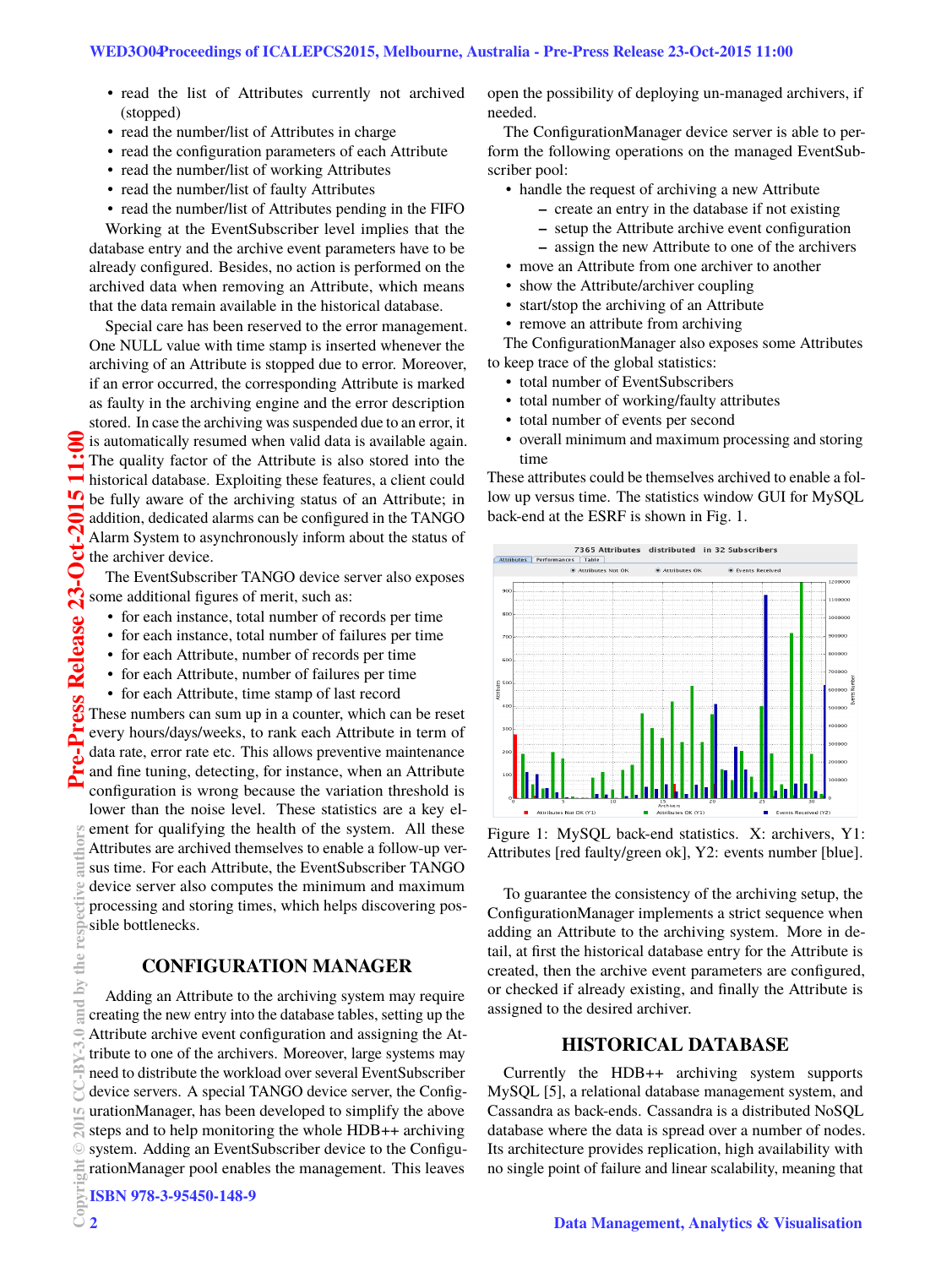higher performances can be achieved simply adding more nodes. A detailed description of the Cassandra support in HDB++ is available in [6].

Some shared libraries provide the methods for writing to the database back-end. These libraries, written in C++, are addressed to the EventSubscriber TANGO device server and their main purpose is to provide an abstraction layer. Actually, some shared objects are available implementing the abstraction layer and the specific interface:

- *libhdb++*: database abstraction layer
- *libhdbmysql*: legacy HDB schema support for MySQL back-end
- *libhdb++mysql*: HDB++ schema support for MySQL back-end
- *libhdb++cassandra*: HDB++ schema support for Cassandra back-end

These libraries allow reusing the EventSubscriber, the ConfigurationManager and the GUIs without changes. The HDB++ archiving system can be easily extended to support additional database engines, such as Oracle, PostgreSQL or other NoSQL databases, just writing the specific support library.

The database schema characteristics are common to both MySQL and Cassandra back-end. The *att\_conf* table associates the attribute name with a unique ID and selects the data type; it's worth noting that the *att\_name* row always contains the complete FQDN, e.g. with the hostname and the domain name. The *att\_history* table stores the timestamps of the operations made on each Attribute, such as adding, removing, starting or stopping the archiving. Each TANGO data type has a dedicated table containing the Attribute ID, the Attribute data timestamp, the event timestamp, the database insert timestamp and the data value. Comparing the timestamps, any possible performance bottleneck can be easily detected. With respect to the legacy HDB schema, the new HDB++ schema introduces some relevant changes:

- $\mu$ s timestamp resolution
- no per-attribute additional tables; the number of tables used is fixed and does not depend on the number of archived attributes
- specific TANGO data type support

# **CONFIGURATION TOOLS**

A graphical user interface for the ConfigurationManager has been developed. Written in Java, the HdbConfigurator GUI presents a Jive-like interface, showing on the left side the device tree and on the right side the selected archiver with the lists of the relevant started and stopped Attributes. On bottom left, the archive event parameters of the selected Attribute appear. A screenshot of the HdbConfigurator GUI is shown in Fig. 2.

To use the HdbConfigurator, the HdbManager environment variable, containing the ConfigurationManager TANGO device server to be used, has to be exported. Then, once the desired archiver has been selected, the device tree can be browsed for the requested Attribute. A right-click on

| HDB++ Configurator (Cassandra)                   |                                               |                        | 34 subscribers:                                      |                     | Cassandra SR 2       |       | ٠ |  |
|--------------------------------------------------|-----------------------------------------------|------------------------|------------------------------------------------------|---------------------|----------------------|-------|---|--|
|                                                  |                                               | 198 Started Attributes |                                                      | 0 Paused Attributes | 0 Stopped Attributes |       |   |  |
| $\mathbf{Q}$<br>sr/d-ct/1/State<br>$+$           |                                               |                        | Filter tango:// $*/*/*/*/*/*$                        |                     |                      |       |   |  |
|                                                  | tango://orion.esrf.fr:10000/sr/d-ct/1/current |                        |                                                      |                     |                      |       |   |  |
| $\leftarrow$ (b) d beamloss                      |                                               |                        |                                                      |                     |                      | $-8$  |   |  |
| $\sim$ (B) d.hom                                 | a)                                            |                        |                                                      |                     |                      |       |   |  |
| ←<br>d-bomlibera                                 |                                               |                        | <b>Archive Event for</b>                             |                     |                      |       |   |  |
| ← <b><i>db</i></b> d-bomlibera-sp                |                                               |                        |                                                      |                     |                      |       |   |  |
| + B d-bomlibera-test<br>$\leftarrow$ (B) d-brems |                                               |                        |                                                      |                     |                      |       |   |  |
| - (b) d-bunch-length                             |                                               |                        | tango://orion.esrf.fr:10000/sr/d-ct/1/State          |                     |                      |       |   |  |
|                                                  |                                               |                        |                                                      |                     |                      |       |   |  |
| $\leftarrow$ $\bigoplus$ d-codbom                |                                               |                        | Archiver: Cassandra SR 2                             |                     |                      |       |   |  |
| $9-CD$ d-ct                                      |                                               |                        | Start Archiving                                      |                     |                      |       |   |  |
| $9 - 601$                                        |                                               |                        |                                                      |                     |                      |       |   |  |
| CurrentDeviceName                                |                                               |                        |                                                      |                     |                      |       |   |  |
| Current                                          |                                               |                        |                                                      |                     |                      |       |   |  |
| 1 I ifetime                                      | <b>Event Properties:</b>                      |                        |                                                      |                     |                      |       |   |  |
| □ VideoCurrent                                   |                                               | absolute change:       |                                                      | Not specified       | Reset                |       |   |  |
| <b>State</b>                                     |                                               |                        |                                                      |                     |                      |       |   |  |
| □ StiState                                       |                                               |                        | relative change:                                     |                     | Not specified        | Reset |   |  |
| o- (b) ct1-te Add Attribute to Subscriber        |                                               |                        |                                                      |                     | Not specified        |       |   |  |
| o-<br>ict-id- Configure Polling/Events           |                                               |                        | event period (milliseconds):                         |                     |                      | Reset |   |  |
| - <b>B</b> ict-id' Test Event                    |                                               |                        |                                                      |                     |                      |       |   |  |
| $\sim$ db ict1                                   |                                               |                        |                                                      |                     |                      |       |   |  |
| $\leftarrow$ $\bigoplus$ nidag-id05              |                                               |                        | Attribute polling period (milliseconds):             |                     | 3000                 |       |   |  |
| - (B) nidag-id10                                 |                                               |                        |                                                      |                     |                      |       |   |  |
|                                                  |                                               |                        |                                                      |                     |                      |       |   |  |
| Device Filter: $\frac{w}{f^*f^*}$                |                                               |                        | C Event pushed by code                               |                     |                      |       |   |  |
|                                                  |                                               |                        |                                                      |                     |                      |       |   |  |
| $Polling period (mS) = 3000$                     |                                               |                        | Subscribe                                            |                     | Cancel               |       |   |  |
| Archive event properties:                        |                                               |                        |                                                      |                     |                      |       |   |  |
| abs change: Not specified                        |                                               |                        | tango:Forion.esrt.fr:10000/srid-ig5/c16-d2/doserate  |                     |                      |       |   |  |
| rel change: Not specified                        |                                               |                        | tango://orion.esrf.fr:10000/sr/d-ig5/c17-d2/doserate |                     |                      |       |   |  |
| period : Not specified                           |                                               |                        | tango://orion.esrf.fr:10000/sr/d-ig5/c18-d2/doserate |                     |                      |       |   |  |
|                                                  |                                               |                        | tango://orion.esrf.fr:10000/sr/d-ig5/c19-d2/doserate |                     |                      |       |   |  |

Figure 2: HdbConfigurator GUI.

the Attribute name opens a pull-down menu; in the popup window the user can specify the archive event parameters, if needed, or mark the event pushed by code flag. A list of Attributes, stored in a file, can be added to the archiving system using the File/Open menu of the HdbConfigurator GUI. Moreover, whenever a large number of Attributes has to be added to the archiving system, using a programmatic approach could be convenient. A client application for the ConfigurationManager TANGO device server can consist of a few lines of Python or Java and address in a very efficient and effective way the above requirement, especially when also the archive event parameters for each Attribute have to be specified.

# **DATA EXTRACTION**

A specific API has been defined to address the historical data extraction. The data extraction library shall be able to deal with event based archived data. The possible lack  $\triangle$ of data inside the requested time window shall be properly managed:

- returning some *no-data-available* error: in this case the reply contains no data and an error is triggered;
- enlarging the time window itself to comprehend some archived data: the requested time interval is enlarged to include some archived data. No fake samples are introduced to fill the values in correspondence of the requested timestamps;
- returning the value of the last archived data anyhow: the requested time interval is kept and the last available data sample is returned. The validity and the consistency of the data is guaranteed when the archive event change threshold is configured; care must be taken with the dataset in case of periodic archiving event;

Two libraries have been developed implementing this API: the first, written in C++ is dedicated Qt/Qtango based GUIs or to C++ TANGO device servers; the second, written in Java, has been used for the HdbViewer GUI and is a native choice for Java device servers.

Copyright

**©**

 $Y-3.0$ Ã J  $\mathbb{I}\mathbb{O}$  $\approx$ 

respective